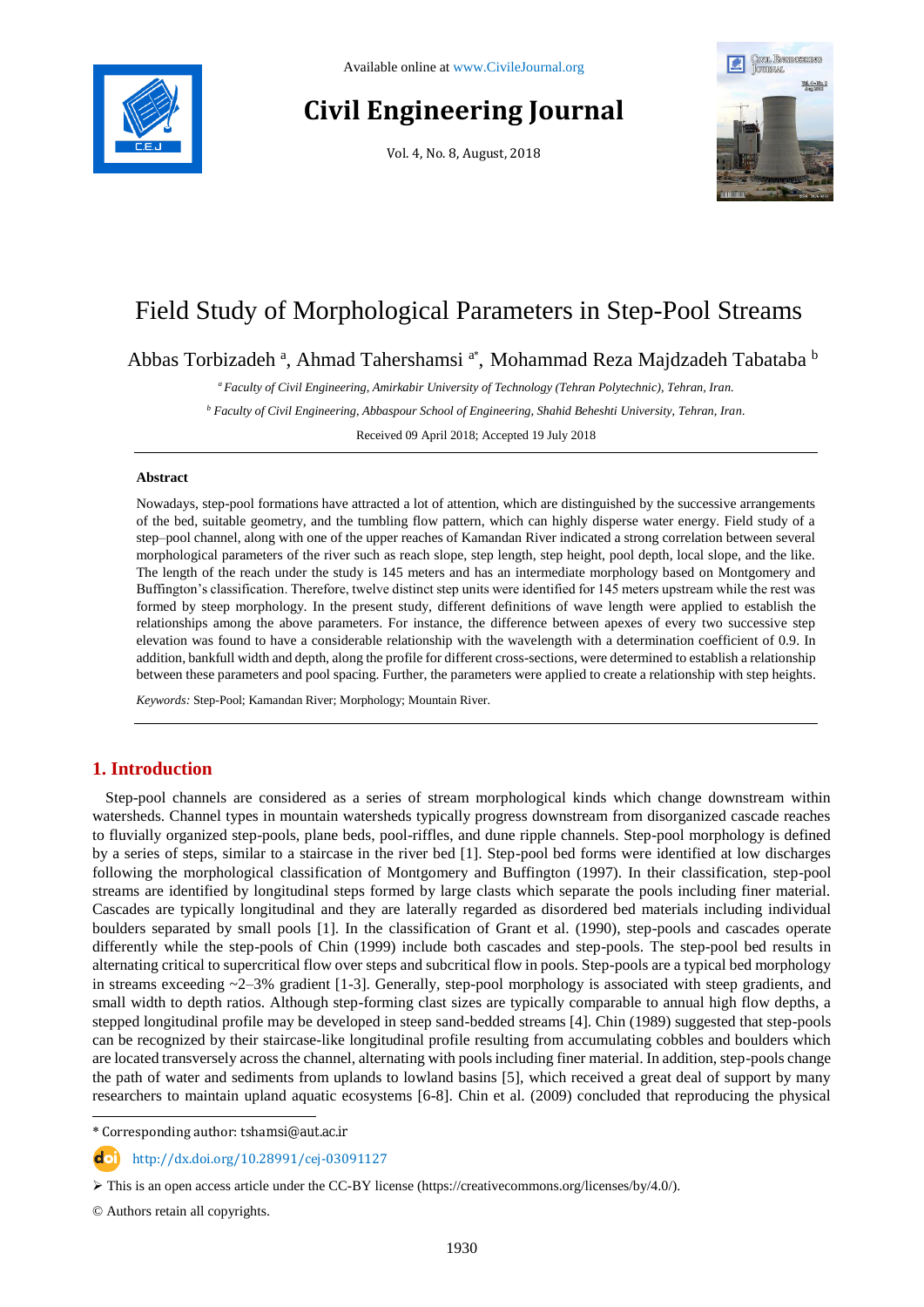properties of step-pool reach may ensure maximum stability for a restored stream profile [9]. In addition, artificial steppools can be used to present soft restoration procedures where concrete is used. In this context, Nikseresht et al. (2013) utilized the structures of step- pool to study two-phase flow in spillways numerically [10].

Morphological and hydraulic approaches were adopted to model step-pool properties [11]. Based on the hydraulic approach, the equations governing flow and sediment transport are studied through step-pools [12, 13]. However, steppools have created some challenges for the researchers in different aspects, due to consistent interaction between steppool hydraulics and bed form variations, which may question the validity of available flow resistance equations for gravelling and cobbling bed rivers [14-16]. These problems explain the reasons why morphological approaches have been widely used in relation to hydraulics in stream restoration [8]. Based on this approach, several relationships are available in the step-pool dimensions, both in length and height, compared to other geometric factors [17]. Most geometric equations have focused on slope and boulder diameter while other parameters such as the active width [18] and woody debris density [19-22] may play a significant role in step-pool morphology.

In order to understand step-pool formation processes and hydraulic controls, a large number of researchers considered step-pool geometry by establishing some relationships between step length (L), step height (Hs), grain size diameter (D), channel gradient (S), and stream width (w) [6, 23]. Step-pool channels are characterized by their range of slopes between 0.03 and 0.07 m/m [1] and step elevations to control energy dissipation [24].

The ratio of step height to length to bed gradient, Hs/L/S, is an often-cited measure of step geometry which indicates the amount of elevation change created by step-pool sequences and the presence of reverse slopes between the steps [25]. Abrahams et al. (1995) suggested that step-pool channels are ideally organized in such a way that flow resistance can be maximized, which is only achieved if  $1 < ((H/L) / S) < 2$  [26]. Maximum flow resistance is associated with an optimal distance between the bedforms and their height. The considerations of the Kennedy region of antidune formation and the analysis of planform step types depending on stream power both suggest that steep channels have a potential for self-stabilization by modifying the step–pool structure toward a geometry which provides maximum flow resistance and maximum bed stability [27].

D'Agostino and Michelini (2015) used his own database to verify the estimation of velocity relationships developed by other researchers in step-pool reach of mountain streams. Further, flow regime and structure have been studied by a number of researchers [28]. According to Sindelar and Smart (2016), flow regime is related to the mean value of the Froude Number in a step-pool reach while Maddahi et al. (2016) studied the effect of bed form variations on flow structure [29, 30]. [Johnson](https://agupubs.onlinelibrary.wiley.com/action/doSearch?ContribAuthorStored=Johnson%2C+Joel+P+L) (2017) reported that the stability of river beds largely depends on how clustered (i.e., close together) the largest sediment grains are (typically boulders). The clustering statistics predict hydraulic roughness better than D84 does (the diameter at which 84% of grains are smaller), suggesting that the spatial the organization of the bed can be a stronger control than grain size on flow hydraulics. Initial conditions affect the degree of clustering at stability, indicating sensitivity to history [31].

Torabizadeh et al. (2018) concluded that flow resistance is considered as a function of geometric, bed material size, longitudinal slope and hydraulic radius in addition dimensional analysis was conducted to derive a non-dimensional relationship for Chezy coefficient in step-pool reaches. Then, it was calibrated for the measured data set of Dizin, Ammameh and Rio Cordon. Comparable results of calibration with a river located in a different environment suggested that flow resistance features in semiarid and humid streams may have similar effects on non-dimensional Chezy coefficient [32].

Regarding morphology of step-pool streams, many field and experimental studies could establish various empirical relationships. However, the present study aimed to evaluate mountain streams in a semi-arid environment, which is conducted by field surveys in Kamandan River, Iran. In this respect, bankfull width and depth, along with the profile for different cross-sections, were determined to establish a relationship between these parameters and pool spacing. In addition, these parameters were utilized to create a relationship with step heights.

#### **2. Methods**

#### **2.1. Study Area**

In order to follow the objective of the study, Kamandan River was selected as the case study. It is one of the main branches of Joob River, derived from the north flank of Zagros Mountain in 20 km south of Azna from OshtoranKuh Watershed (Figures 1 and 2). Snowmelt is generated by late spring-early summer peak flows. Water discharge and bed material sampling were measured in Kamandan River. Elevation of the study area is approximately 3881 m above the sea level, with a drainage area of 110 km<sup>2</sup>.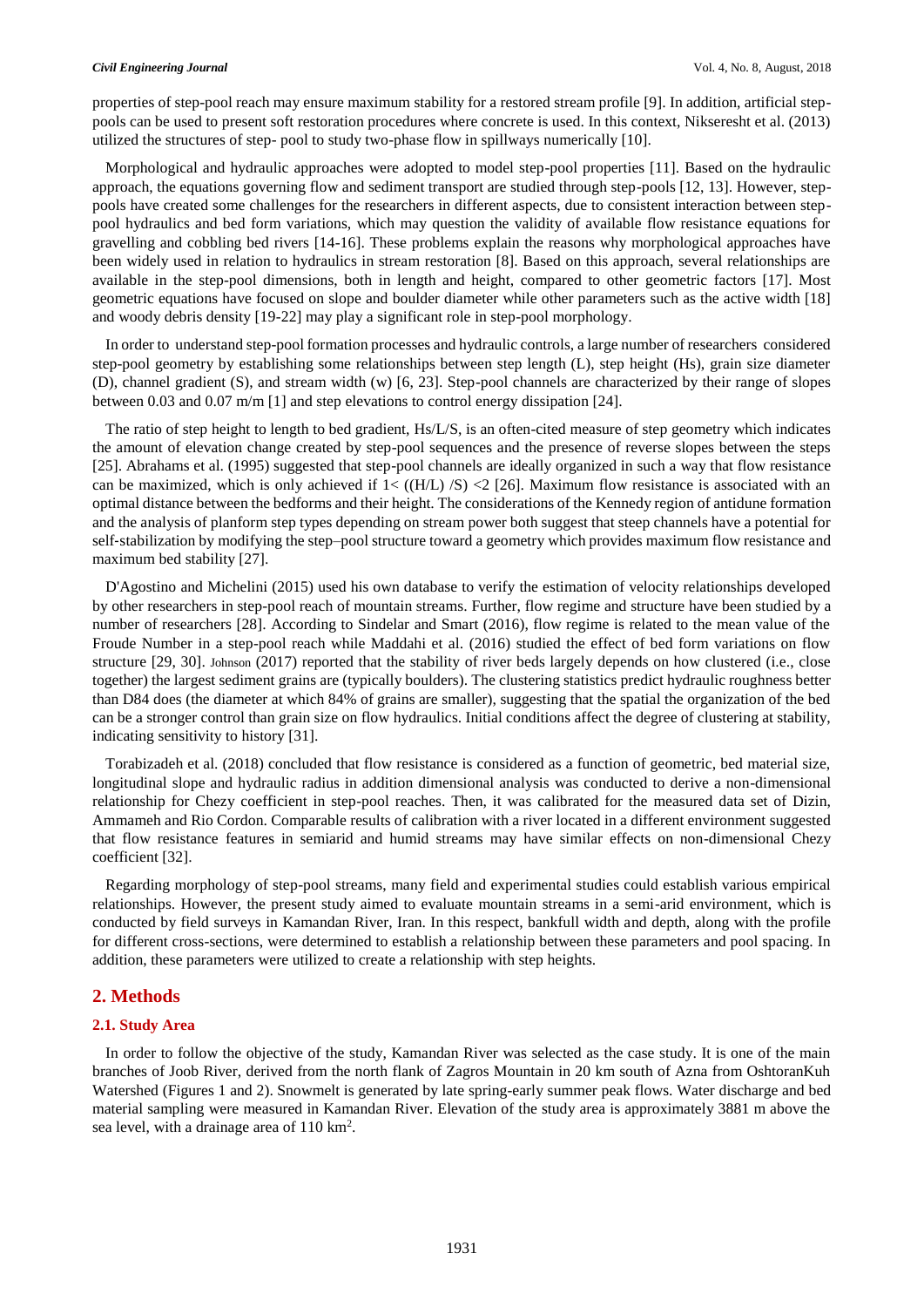

**Figure 1. Study area of Kamandan step-pool**



**Figure 2. An overall view of Kamandan Reach and mapping stations**

The study reach is sinuous with the length of 12 times higher than the average bankfull width 5.28 to 7.8, along which 12 steps were clearly observed and divided into four subreaches with 3 steps in each reach. Gradient variations ranged 2%-4%. Typically, bed sediments are poorly imbricated, weakly rounded and steps are formed by irregular accumulation of boulders across the channel. In addition, no woody debris was observed in the reach under study. Discharges have been recorded since 1967 at a gauging station maintained by the Iran Water Resources Management Company that is located approximately 300 m downstream from the study reach. Based on discharge data, Kamandan River has a snowmelt-driven hydrologic regime, with average peak discharges occurring in mid-June  $(3.32 \text{ m}^3/\text{s})$  and 80% of total flows occurred between April and October  $(1.47 \text{ m}^3/\text{s})$ .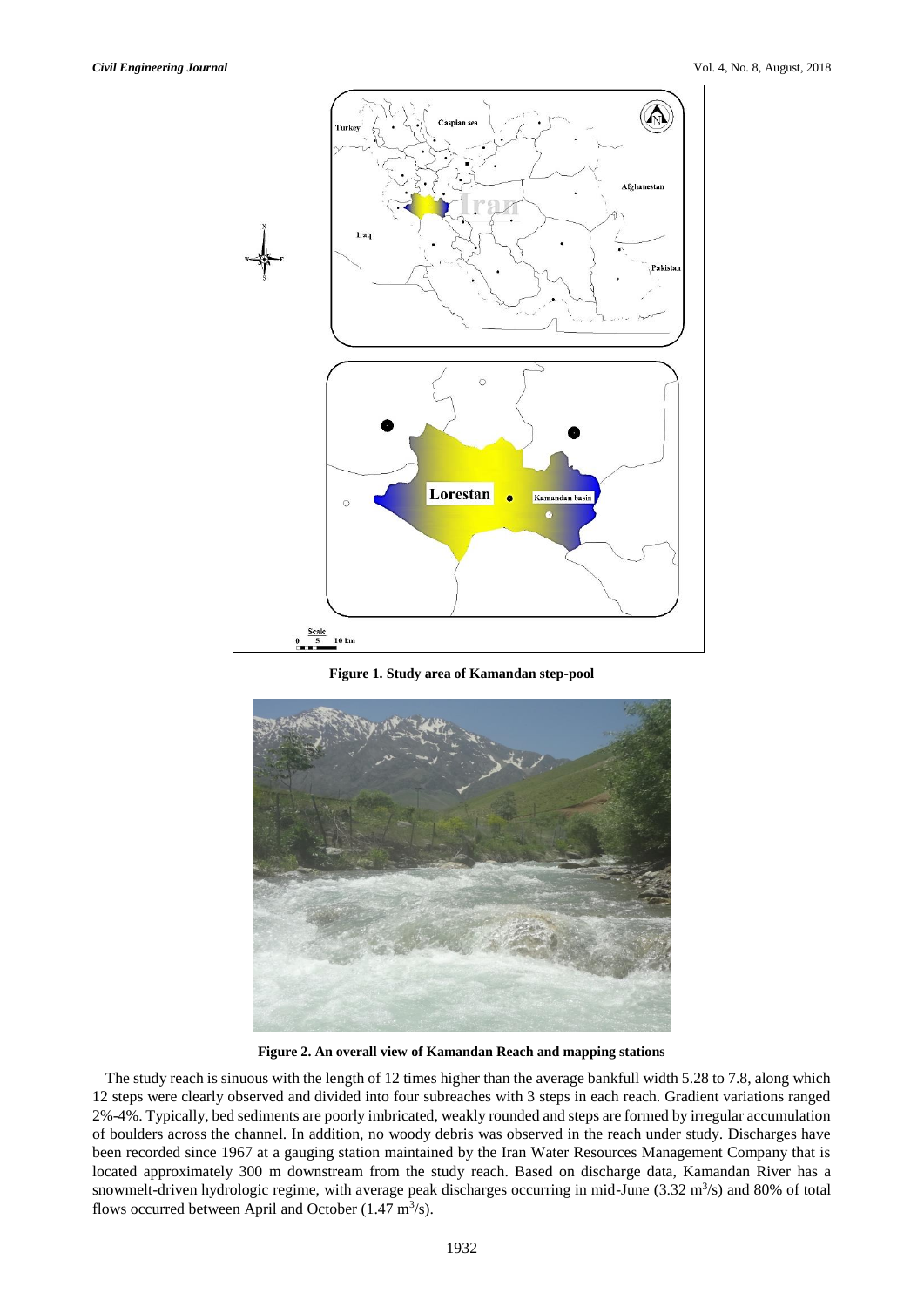#### **2.2. Field Measurements**

River survey was made along 145 m of the study reach. Total station was used to survey the area with 2256 topographic points (Figure 3).



**Figure 3. Topography measurements**

Topographic points were selected by considering several characteristics such as crest and bottom of the steps, breaks in the slope, reach uniformity, isolated boulders in bed. The distance between points varied from 30 cm to 2 m. Analogous maps were established to extract 13 cross sections from the topographic survey. Since no significant change was observed in the river bed during field surveys, one representative longitudinal profile of the river bed was drawn. The data were collected in four different dates to monitor river discharge in different conditions of low, medium and high flows. In the first field survey, bed topographic and water surface profile were simultaneously measured while water surface profiles were regarded as the only measurements in other occasions.

As illustrated in Figure 4, the survey data were processed to work out step-pool geometry and water surface profile, based on the definitions. The principal quantities measured by several investigators were defined in the section diagram. L= step–pool unit wavelength (crest-to-crest or pool-to-pool length), H=total drop (of the bed) between pools,  $H_{\text{crest}}$ =total drop (of the bed) between steps,  $H_{\text{max}}$ =total drop (of the bed) between step and pool and Li=pool length. Superscripts identify those studies used for the indicated quantity [e.g., 2, 6, 23, 26, 33].



**Figure 4. A schematic longitudinal section of a step–pool channel unit**

Reach slope was obtained by averaging the local slope values from the survey data, along the thalweg.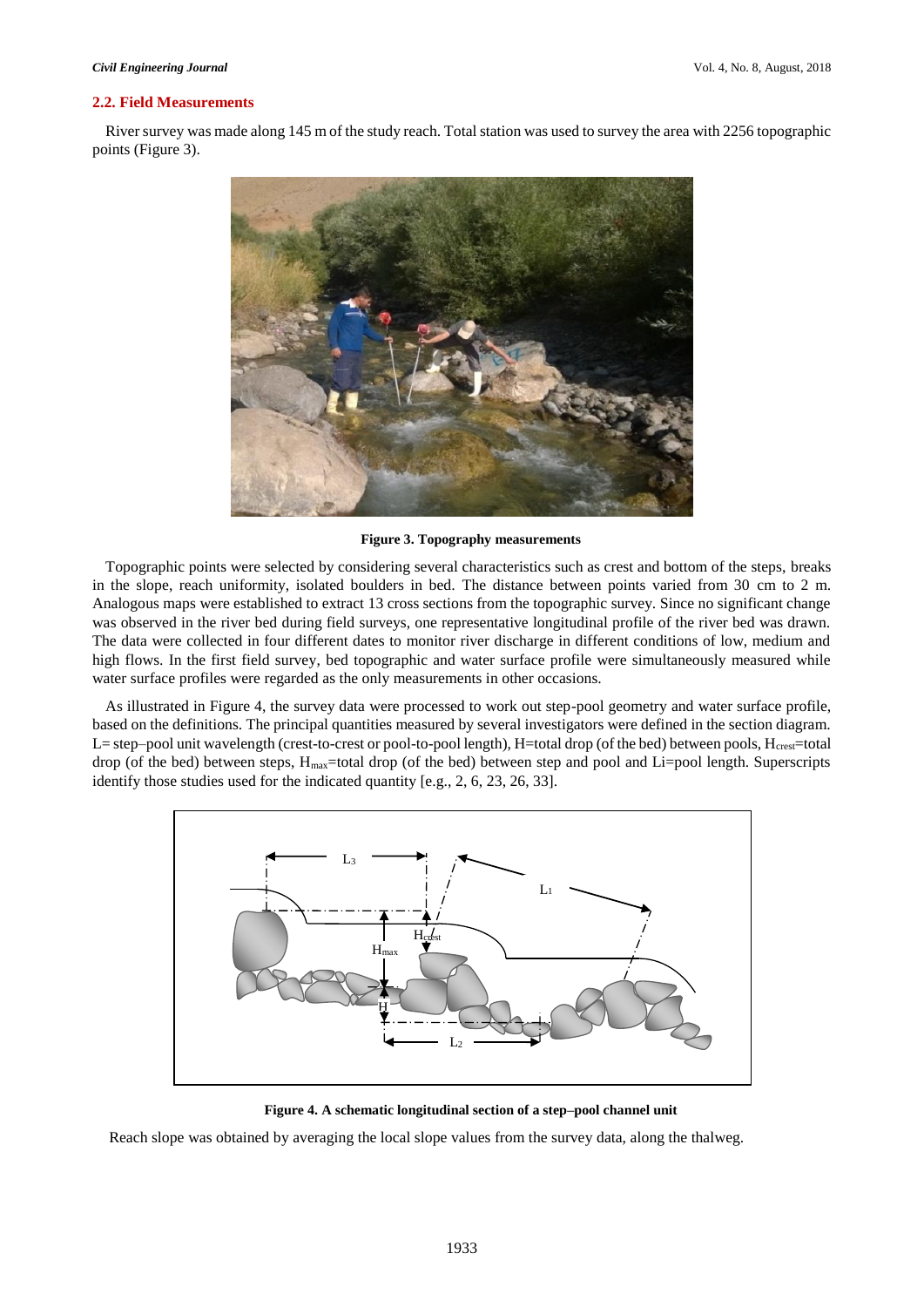#### **3. Results**

Step wavelengths and height characteristics were measured based on the topographic map of the study reach for each of the step units. Table 1 reflects different definitions of the wavelength applied to establish the relationships among the morphological parameters such as step height, bankfull width, local slope, and the like. Figure 3 illustrates the definitions. As shown, in the reach samples, the average wavelengths for  $L_1$ ,  $L_2$ , and  $L_3$  are 12.51, 11.81, and 11.68 m, respectively, while a dominant step height ( $H_{\text{max}}$ ) ~ 0.5 m characterizes step–pools in this stream. These values of  $H_{\text{Crest}}$ yield a characteristic wavelength to height ratio of approximately 10:1 for the 12 step–pool sequences in the reach.

Based on distance downstream, the variation can be observed in the morphology of step–pool streams [3]. A large number of researchers emphasized that the steps are more distinctly described and appeared more regularly at the steep headwaters, which change into longer and smaller downstream gradually [17]. A breakdown of step–pool characteristics in a separate reach indicates that this is generally the case for stream in the Kamandan River basin (Table 1). The variations of step wavelength, as well as all of the drop elevations along thalweg direction (HCrest, Hmax, and H) are not possible. Figure 5 displays the positive correlation between  $H_{Crest}$  and wavelength ( $L_3$ ) with a determination coefficient of 0.82. The ratio of HCrest to L<sup>3</sup> for every step unit yields local slope. The slopes are relatively superposed with global slope of the study reach. In other words, the gradient of regression line is equal to reach slope. Figure 6 indicates another positive correlation and local slope  $(H/L<sub>2</sub>)$  for step units, which is related to general slope.

|                |       | Wavelength (m) |                | $H_{Crest}$ | $H_{\text{max}}$ | H    | <b>Bankfull width*</b> |
|----------------|-------|----------------|----------------|-------------|------------------|------|------------------------|
| Step No.       | $L_1$ | L <sub>2</sub> | $\mathbf{L}_3$ | (m)         | (m)              | (m)  | (m)                    |
| 1              | 11.69 | 25.77          | 11.63          | 0.33        | 0.31             | 0.67 | 6.31                   |
| $\mathfrak{2}$ | 17.22 | 2.99           | 16.59          | 0.46        | 0.55             | 0.24 | 6.06                   |
| 3              | 4.38  | 4.09           | 2.88           | 2.10        | 0.34             | 0.09 | 7.59                   |
| 4              | 5.53  | 10.01          | 5.46           | 0.18        | 0.10             | 0.37 | 7.57                   |
| 5              | 11.04 | 10.97          | 9.14           | 0.32        | 0.49             | 0.43 | 7.07                   |
| 6              | 14.46 | 6.82           | 12.94          | 0.49        | 0.70             | 0.16 | 6.86                   |
| 7              | 6.96  | 4.15           | 6.70           | 0.19        | 0.22             | 0.23 | 7.80                   |
| 8              | 19.83 | 23.21          | 19.45          | 0.49        | 0.76             | 0.71 | 6.37                   |
| 9              | 13.54 | 12.72          | 12.85          | 0.43        | 0.59             | 0.34 | 6.98                   |
| 10             | 6.97  | 6.17           | 6.45           | 0.11        | 0.20             | 0.28 | 7.11                   |
| 11             | 17.43 | 27.41          | 16.76          | 0.52        | 0.77             | 0.76 | 6.36                   |
| 12             | 21.19 | 7.47           | 19.27          | 0.58        | 0.92             | 0.16 | 5.76                   |

|  |  | Table 1. Step-pool morphological characteristics |  |
|--|--|--------------------------------------------------|--|
|--|--|--------------------------------------------------|--|

\* Bankfull widths are measured in steps.



**Figure 5. Relationship between L3 and HCrest along the study reach**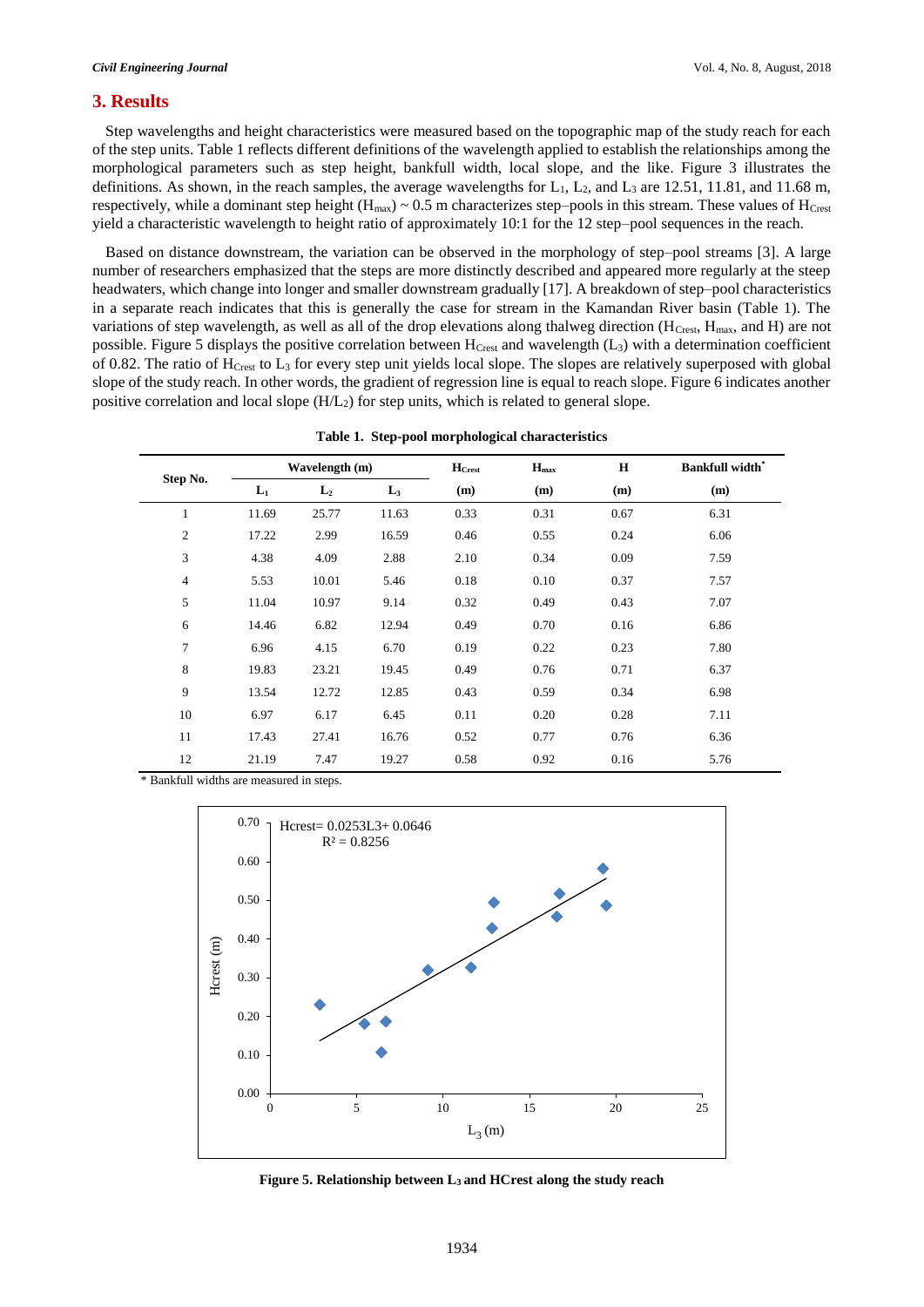

**Figure 6. Relationship between L<sup>2</sup> and H along the study reach**

In addition, a considerable configurtion of steps and pools was observed in steep reaches. In fact, the changes in step characteristics can influence the pool configurations and vice-versa. In general, the contribution of flow resistance for running region (The region between two step regions is called run region) increases when an increase occurs in the difference between apexes of every two successive steps, compared to the step region. In this case, the main amount of energy of stream flow dissipates in run region. Therefore, the role of step region as an energy dissipater decreases, leading to a reduction in the step height. Instead, as shown in Figure 7, step spacing should be adapted with the flow properties such as flow turbulence and water surface osculation. An increase in the crest spacing leads to an increase in Hmax. Consequently, pool depth is deepened under these circumstances and streamlines in deep pool can be easily rolled and make some eddies to damp the turbulent behind the step crest. In spite of scattering in bankfull width data, a considerable trend is observed in the study reach (Figure 8). In Figures 7 and 8 as  $L_3$  increase,  $H_{\text{max}}$  increases and  $W_{\text{bf}}$ decreases.



**Figure 7. Relationship between L<sup>3</sup> and Hmax along the study reach**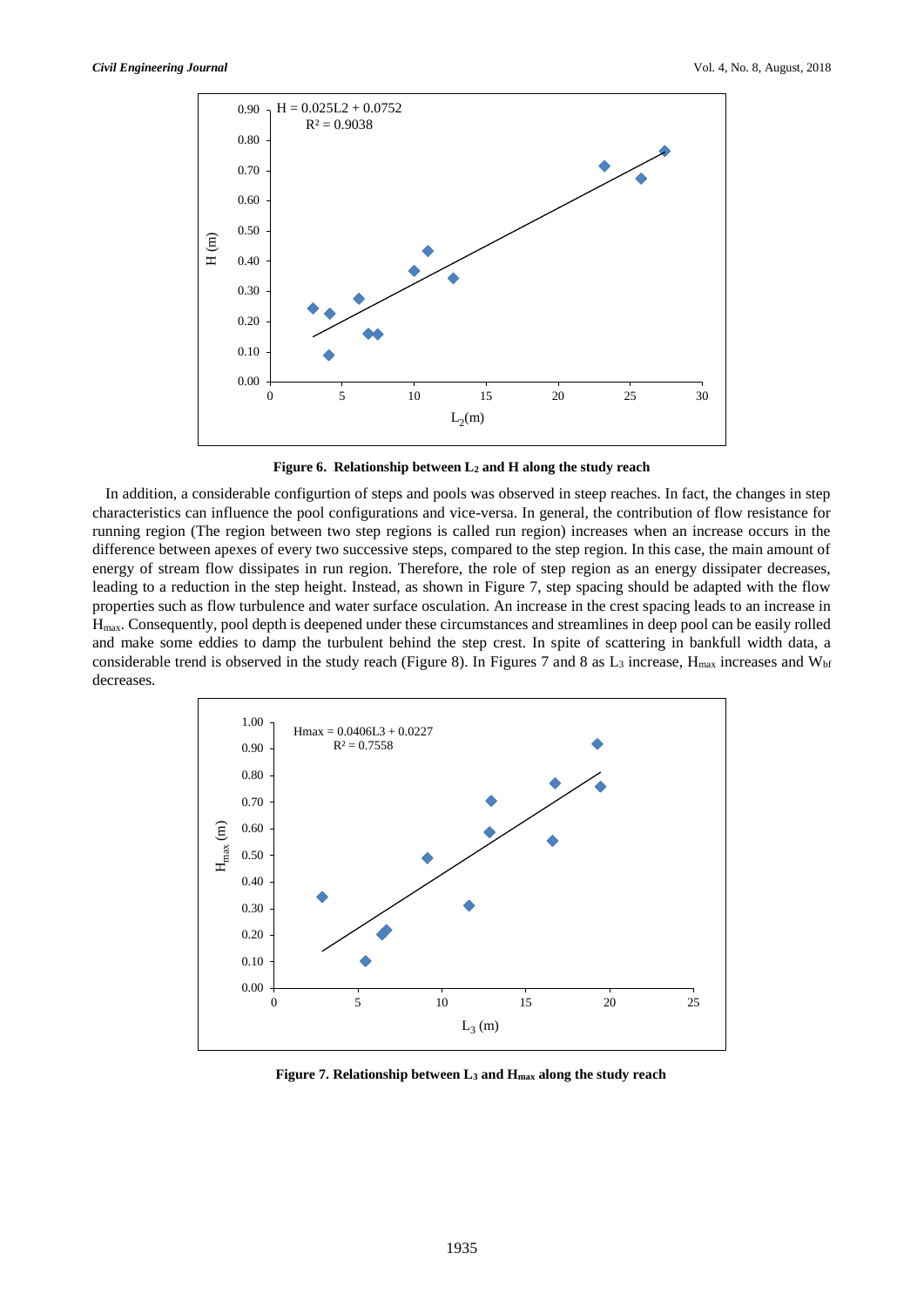

**Figure 8. Relationship between L<sup>3</sup> and Wbf along the study reach**

Analysis of 12 step pools in Kamandan River yields provisional answers to the two stated research questions for this paper, and insights into the causal relationship of the step–pool form. First, step–pools in the Kamandan River are characterized by an average wavelength to height ratio of approximately 10:1, with a morphologic structure that varies with channel gradient. Second, despite the strong association with a gradient that suggests a direct process control, analysis reveals the relationship to reflect correlation, but not necessarily causality. Step height is controlled by the size of the rocks comprising the step, whereas wavelength is likely related to a larger system operation driven by the formative discharge at high flow. Because discharge and material size are the probable direct controls, step wavelength and height can be expected to associate with any parameter that correlates with these variables, including distance downstream and channel slope. The expository roles of discharge and material size provide the foundation for a conceptual model of proposed process-form linkages for step–pools in a spatial context.

Specific process that controls wavelength the horizontal dimension, on the other hand, remains tentative and has important implications for the source of step–pool sequences. An accurate formulation has yet to be achieved, but significant potential lies in understanding the relative roles of width, depth, and velocity variables that determine discharge on wavelength variations. Partitioning the relative roles of these variables could provide the foundation for a more complete description for the step–pool morphology, individually as it relates to variations downstream.

#### **4. Conclusion**

In the past, the morphology of step-pools has been studied with regard to their hydraulics because their morphologic features are too irregular to be precisely associated with a sequence of artificial structures (e.g., a series of drop, check dams) and too orderly to conclude that the composition of the overall hydraulic behavior is not predictable. The increase of our science is necessary because river restoration suggestions for steep streams in environmentally sensitive areas should report as much as possible for the step-pool kinematics.

The results of data analysis in some morphological parameters of the step–pool reach in the Kamandan River basin yielded empirical answered some questions for the present study, and the existence of the relationships among the step– pool parameters in mountain streams. Steps and pools in the study reach were characterized by an average wavelength to height ratio of approximately 10:1, with a morphological structure and parameters such as particle size which varied with the distance from the beginning of the reach. The present study aimed to set the ground for more empirical work toward a holistic approach of the step–pool morphology.

Although no precise formulation has been obtained, considerable potential lies in understanding the relative roles of width, depth, and velocity on wavelength variations, which are responsible for determining discharge. However, partitioning the relative roles of these variables may be difficult, although it may prepare the basis for a more comprehensive explanation for the step–pool morphology, especially as it is related to variations in downstream.

Regarding step–pools in the larger context of the fluvial system, consistent spacing is considered as the result of an orderly pattern of scour and deposition. Regular form in spatial structure indicates a groundwork reciprocal adjustment among flow, sediments, and geometry. In this context, step–pools may also be considered as a kind of meandering, the difference as the scale and the dimension in which the meander operates.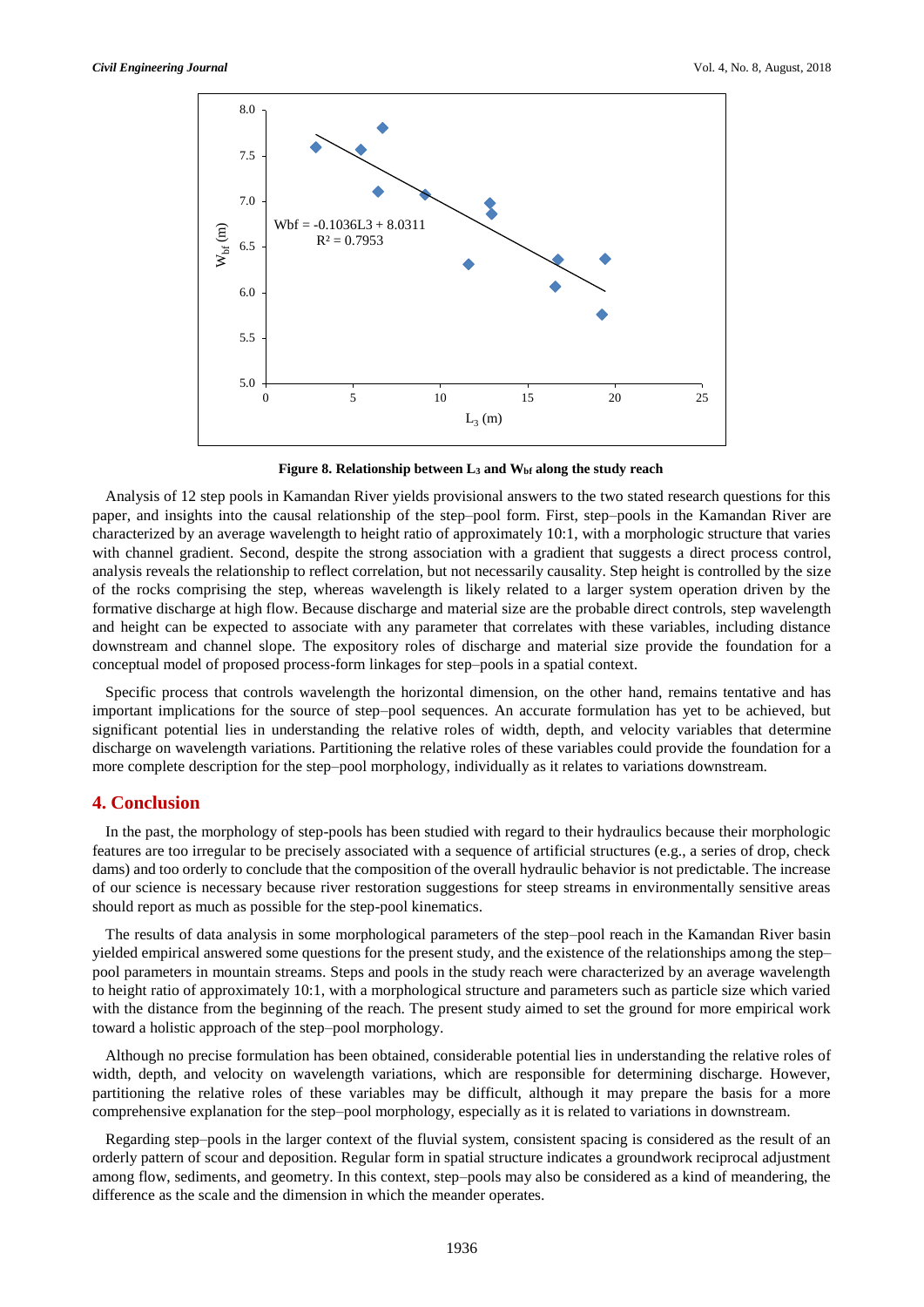#### **5. References**

[1] D.R. Montgomery, J.M. Buffington, Channel-reach morphology in mountain drainage basins, Geological Society of America Bulletin 109, 5 (May 1997): 596-611. doi: 10.1130/0016-7606(1997)109<0596:CRMIMD>2.3.CO;2.

[2] G.E. Grant, F.J. Swanson, M.G. Wolman, Pattern and origin of stepped-bed morphology in high-gradient streams, Western Cascades, Oregon, Geological Society of America Bulletin 102 ,3 (Mar 1990):340-352. doi: 10.1130/0016- 7606(1990)102<0340:PAOOSB>2.3.CO;2

[3] Chin, Anne. "The Morphologic Structure of Step–pools in Mountain Streams." Geomorphology 27, no. 3–4 (March 1999): 191– 204. doi:10.1016/s0169-555x(98)00083-x.

[4] Grant, Gordon E. "Hydraulics and Sediment Transport Dynamics Controlling Step-Pool Formation in High Gradient Streams: A Flume Experiment." Lecture Notes in Earth Sciences 52 (December 1994): 241–250. doi:10.1007/bfb0117843.

[5] Chin, Anne. "Step Pools in Stream Channels." Progress in Physical Geography 13, no. 3 (September 1989): 391–407. doi:10.1177/030913338901300304.

[6] S.M. Chartrand, P.J. Whiting, Alluvial architecture in headwater streams with special emphasis on step-pool topography, Earth Surface Processes and Landforms 25 ,6 (Jun 2000): 583-600. doi: 10.1002/1096-9837(200006)25:6<583::AID-ESP92>3.0.CO;2-3.

[7] Maxwell, A. R., and A. N. Papanicolaou. "Hydraulic Resistance of Step-Pool Streams." Bridging the Gap (May 15, 2001). doi:10.1061/40569(2001)133.

[8] Yu, Guo-an, Zhao-Yin Wang, Kang Zhang, Xuehua Duan, and Tung-Chiung Chang. "Restoration of an Incised Mountain Stream Using Artificial Step-Pool System." Journal of Hydraulic Research 48, no. 2 (April 2010): 178–187. doi:10.1080/00221681003704186.

[9] Chin, Anne, Shannah Anderson, Andrew Collison, Barbara J. Ellis-Sugai, Jeffrey P. Haltiner, Johan B. Hogervorst, G. Mathias Kondolf, et al. "Linking Theory and Practice for Restoration of Step-Pool Streams." Environmental Management 43, no. 4 (July 29, 2008): 645–661. doi:10.1007/s00267-008-9171-x.

[10] A. Nikseresht, N. Talebbeydokhti, M. Rezaei, Numerical simulation of two-phase flow on step-pool spillways, Scientia Iranica 20, 2 (January 2013):222–230. doi: 10.1016/j.scient.2012.11.013.

[11] Chin, Anne, and Ellen Wohl. "Toward a Theory for Step Pools in Stream Channels." Progress in Physical Geography 29, no. 3 (September 2005): 275–296. doi:10.1191/0309133305pp449ra.

[12] Knighton, David. "Sediment Transport in Gravel-Bed Rivers, C. R. Thorne, J. C. Bathurst and R. D. Hey (Eds), Wiley, 1987. No. of Pages: 995. Price: £79.85 (hardback). ISBN 0 471 90914 9." Earth Surface Processes and Landforms 14, no. 8 (December 1989): 751–752. doi:10.1002/esp.3290140809.

[13] David, Gabrielle C. L., Ellen Wohl, Steven E. Yochum, and Brian P. Bledsoe. "Controls on Spatial Variations in Flow Resistance Along Steep Mountain Streams." Water Resources Research 46, no. 3 (March 2010). doi:10.1029/2009wr008134.

[14] Canovaro, Francesco, and Luca Solari. "Dissipative Analogies Between a Schematic Macro-Roughness Arrangement and Step– pool Morphology." Earth Surface Processes and Landforms 32, no. 11 (2007): 1628–1640. doi:10.1002/esp.1590.

[15] Rickenmann, Dieter, and Alain Recking. "Evaluation of Flow Resistance in Gravel-Bed Rivers through a Large Field Data Set." Water Resources Research 47, no. 7 (July 2011). doi:10.1029/2010wr009793.

[16] Zimmermann, André. "Flow Resistance in Steep Streams: An Experimental Study." Water Resources Research 46, no. 9 (September 2010). doi:10.1029/2009wr007913.

[17] H. Judd, "A study of bed characteristics in relation to flow in rough high gradient natural streams", PhD dissertation, Utah State University, 1964.

[18] Chartrand, Shawn M., Mark Jellinek, Peter J. Whiting, and John Stamm. "Geometric Scaling of Step-Pools in Mountain Streams: Observations and Implications." Geomorphology 129, no. 1–2 (June 2011): 141–151. doi:10.1016/j.geomorph.2011.01.020.

[19] Curran, Janet H, and Ellen E Wohl. "Large Woody Debris and Flow Resistance in Step-Pool Channels, Cascade Range, Washington." Geomorphology 51, no. 1 (March 2003): 141–157. doi:10.1016/s0169-555x(02)00333-1.

[20] MacFarlane, William A., and Ellen Wohl. "Influence of Step Composition on Step Geometry and Flow Resistance in Step-Pool Streams of the Washington Cascades." Water Resources Research 39, no. 2 (February 2003). doi:10.1029/2001wr001238.

[21] Wilcox, Andrew C., and Ellen E. Wohl. "Flow Resistance Dynamics in Step-Pool Stream Channels: 1. Large Woody Debris and Controls on Total Resistance." Water Resources Research 42, no. 5 (May 2006). doi:10.1029/2005wr004277.

[22] Wilcox, Andrew C., Jonathan M. Nelson, and Ellen E. Wohl. "Flow Resistance Dynamics in Step-Pool Channels: 2. Partitioning Between Grain, Spill, and Woody Debris Resistance." Water Resources Research 42, no. 5 (May 2006). doi:10.1029/2005wr004278.

[23] Zimmermann, André, and Michael Church. "Channel Morphology, Gradient Profiles and Bed Stresses During Flood in a Step– pool Channel." Geomorphology 40, no. 3 (October 2001): 311–327. doi:10.1016/s0169-555x(01)00057-5.

[24] Church, Michael, and André Zimmermann. "Form and Stability of Step-Pool Channels: Research Progress." Water Resources Research 43, no. 3 (March 2007). doi:10.1029/2006wr005037.

[25] Wilcox, Andrew C., Ellen E. Wohl, Francesco Comiti, and Luca Mao. "Hydraulics, Morphology, and Energy Dissipation in an Alpine Step-Pool Channel." Water Resources Research 47, no. 7 (July 2011). doi:10.1029/2010wr010192.